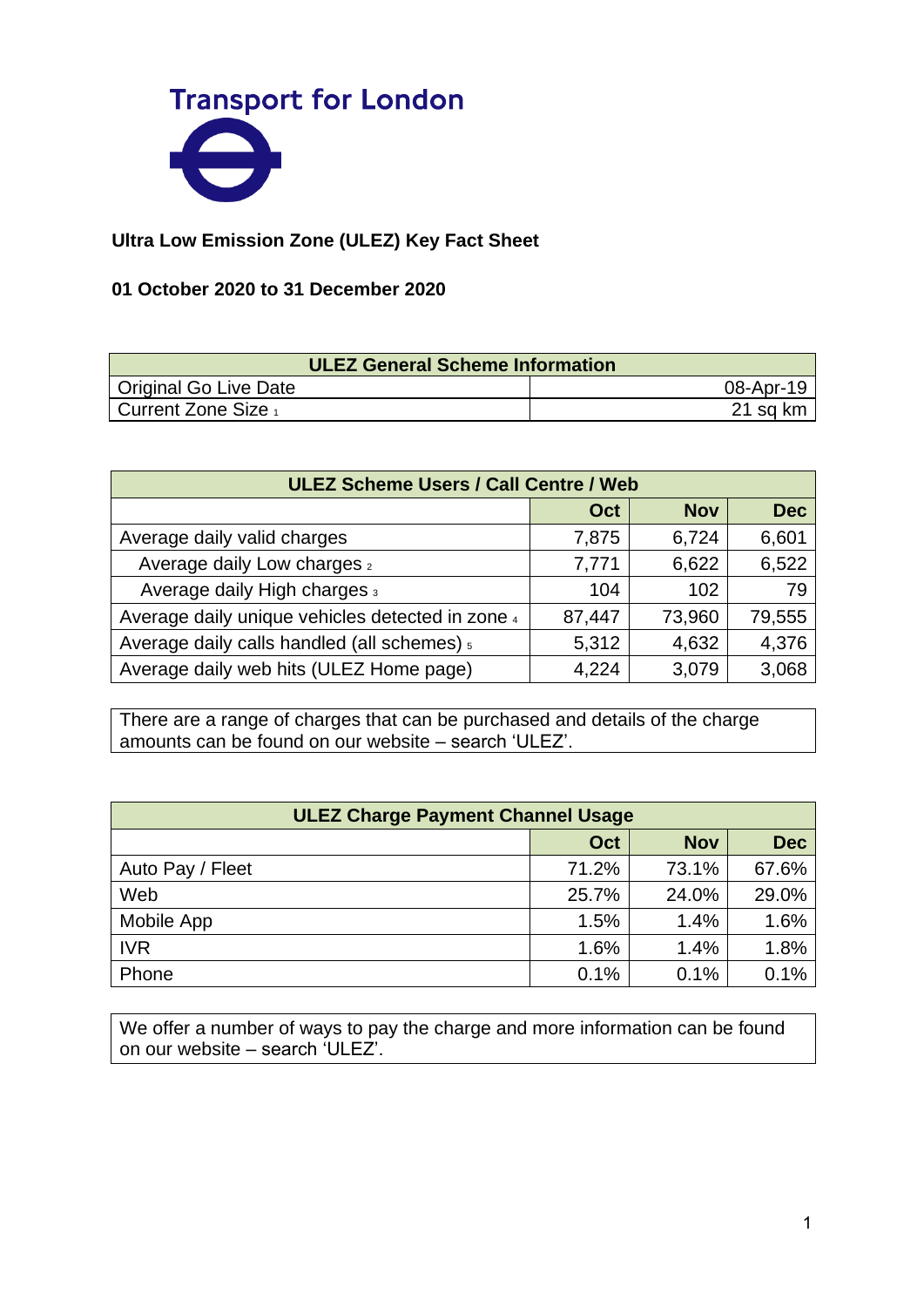| <b>ULEZ Compliance</b>                              |        |            |            |
|-----------------------------------------------------|--------|------------|------------|
|                                                     | Oct    | <b>Nov</b> | <b>Dec</b> |
| <b>ULEZ Compliance Rate</b>                         | 83.6%  | 84.2%      | 85.0%      |
| Average daily unique Compliant vehicles             | 73,067 | 62,259     | 67,652     |
| Average daily unique Non-Compliant vehicles         | 14,380 | 11,701     | 11,903     |
| Average daily Non-Compliant charge payers           | 7,875  | 6,724      | 6,601      |
| Average daily Non-Compliant contraveners            | 1,329  | 1,119      | 1,346      |
| Average daily Non-Compliant exempt/100%<br>discount | 5,176  | 3,858      | 3,956      |

| <b>ULEZ Compliance by Vehicle Type</b>                               |            |            |            |
|----------------------------------------------------------------------|------------|------------|------------|
|                                                                      | <b>Oct</b> | <b>Nov</b> | <b>Dec</b> |
| <b>CAR - ULEZ Compliance Rate</b>                                    | 86.3%      | 87.2%      | 87.2%      |
| CAR - Average daily unique Compliant vehicles                        | 53,509     | 43,626     | 50,441     |
| CAR - Average daily unique Non-Compliant<br>vehicles                 | 8,488      | 6,393      | 7,377      |
| VAN - ULEZ Compliance Rate                                           | 71.8%      | 73.1%      | 74.5%      |
| VAN - Average daily unique Compliant vehicles                        | 12,688     | 12,261     | 11,325     |
| VAN - Average daily unique Non-Compliant<br>vehicles                 | 4,976      | 4,516      | 3,877      |
| <b>HGV - ULEZ Compliance Rate</b>                                    | 92.3%      | 92.2%      | 93.8%      |
| HGV - Average daily unique Compliant vehicles                        | 2,651      | 2,502      | 2,282      |
| HGV - Average daily unique Non-Compliant<br>vehicles                 | 221        | 213        | 151        |
| NON-TfL BUS/COACH - ULEZ Compliance<br>Rate $6$                      | 86.6%      | 91.3%      | 91.0%      |
| NON-TfL BUS/COACH - Average daily unique<br>Compliant vehicles 6     | 159        | 89         | 83         |
| NON-TfL BUS/COACH - Average daily unique<br>Non-Compliant vehicles 6 | 25         | 9          | 8          |
| OTHER - ULEZ Compliance Rate 7                                       | 97.0%      | 97.3%      | 97.2%      |
| OTHER - Average daily unique Compliant<br>vehicles <sub>7</sub>      | 4,041      | 3,763      | 3,324      |
| OTHER - Average daily unique Non-Compliant<br>vehicles $_7$          | 125        | 103        | 94         |
| <b>UNKNOWN - ULEZ Compliance Rate &amp;</b>                          | 3.5%       | 3.4%       | 33.1%      |
| <b>UNKNOWN - Average daily unique Compliant</b><br>vehicles 8        | 20         | 17         | 196        |
| <b>UNKNOWN - Average daily unique Non-</b><br>Compliant vehicles &   | 545        | 467        | 396        |

TfL monitors the compliance rates of vehicles within the ULEZ.